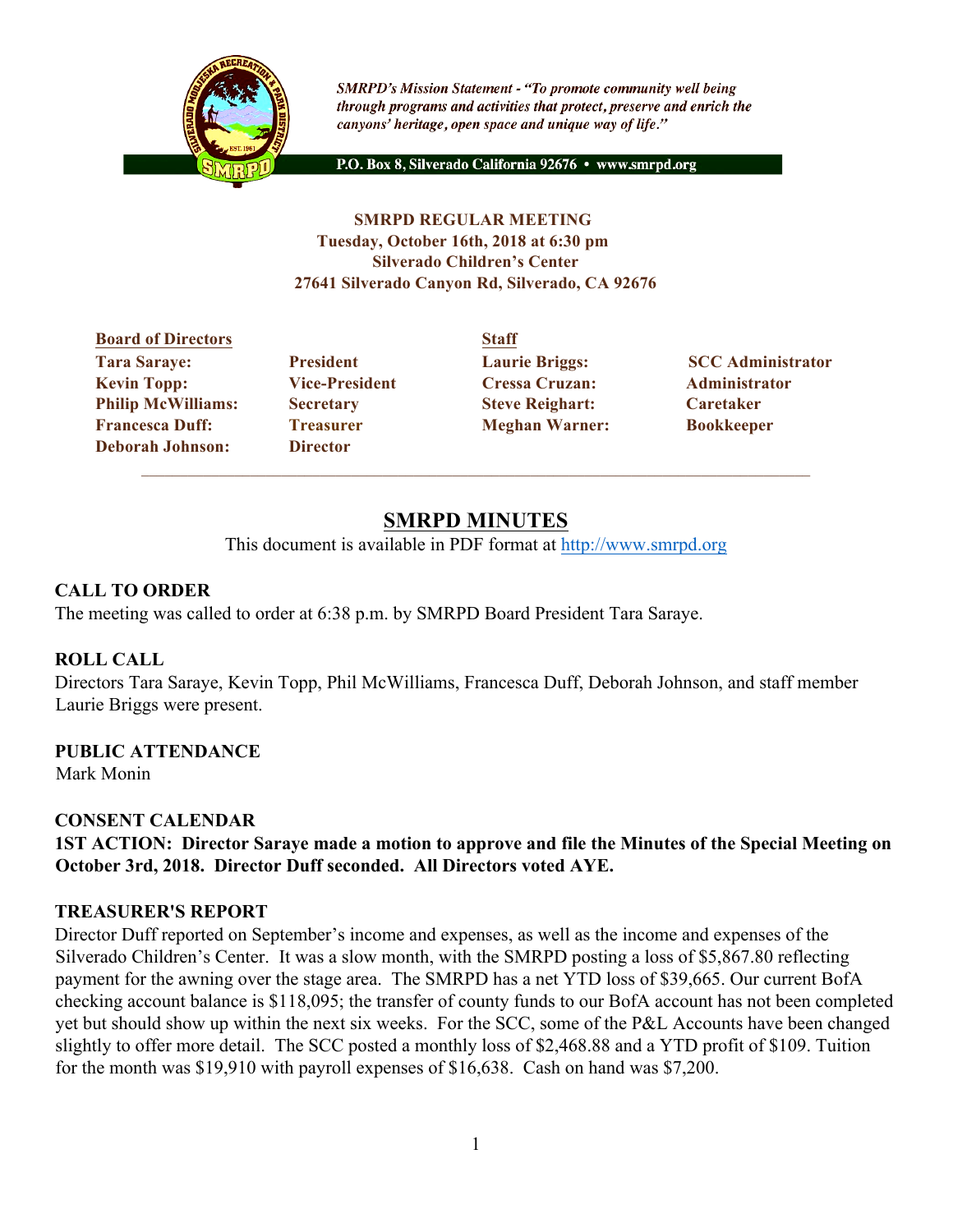### **2ND ACTION: Director McWilliams made a motion to approve the Treasurer's report. Director Duff seconded. All Directors voted AYE.**

### **OTHER DISTRICT BUSINESS**

No facilities requests were made and no action was taken on a donation for the Silverado Thanksgiving Potluck. Staff and Volunteer holiday bonuses were discussed.

**3RD ACTION: Director Topp made a motion to grant Holiday bonuses of \$250 each to Steve Reighart, Steve Chaix, Janet Lang, Cressa Cruzan, Laurie Briggs, and Meghan Warner. In addition, to grant a \$1,000 "Thank You" bonus to Barbara Kawamura for her volunteer work. All Directors voted AYE.**

Debbie will be working on modifications and additions for the Handbook in the coming weeks. A special section on the SMRPD website just for Directors was discussed. Debbie requested input on what the Directors would like on all the forms and any changes in the narrative they would like. Directors should read the draft and add their input prior to the meeting. A Special Board Meeting to discuss and finalize the Handbook will be conducted on November  $18<sup>th</sup>$  at 9:00 AM.

Debbie reported that the Riviera was getting very poopie. She suggested a volunteer cleanup be organized. A trash can marked "Dog Waste" will be purchased and placed by the K-Rails.

# **4TH ACTION: Director Topp made a motion to vote for Saundra Jacobs for ISDOC President and Mark Monin for 1st Vice President. Director Johnson seconded. All Directors voted AYE.**

It was decided not to accept a donation of an old TV.

# **SILVERADO CHILDREN'S CENTER (SCC) OVERSIGHT COMMITTE**

Laurie reported that two teachers were lost this month and she is actively looking for quality replacements. One part time teacher has been hired.

Enrollment numbers are up in October, but new enrollments are temporarily suspended pending teacher hires. Safety Inspection sheets will be updated.

Some wooden railings need replacement.

A fundraiser at Giracci Vineyards is being planned for January, and also an Open House sometime this spring. Laurie conducted a tour of the SCC for the Directors, highlighting significant improvements and renovations.

### **FACILITIES/SAFETY/MAINTENANCE COMMITTEE**

Francesca reported on a damaged table at the Modjeska Park. The slide at Modjeska Park will be replaced with a new one. The stage in Silverado was slightly displaced in the recent Santa Ana winds, but there was no structural damage. Fencing around the Silverado Park was discussed but no action taken at this time.

### **RECREATION COMMITTEE**

Because of Maureen Voehl's illness Kathi Campbell is taking over the Ceramics program in Modjeska, and Meditation classes have been cancelled. Kevin would like to do another Pizza event for Concert volunteers. Finding volunteers to repair the Modjeska Gazebo was discussed (possibly Eagle Scouts?).

### **OPEN SPACE AND TRAILS COMMITTEE**

Melanie Schlotterbeck at Green Vision and FHBP has been notified that Tara will be the new SMRPD contact as of December.